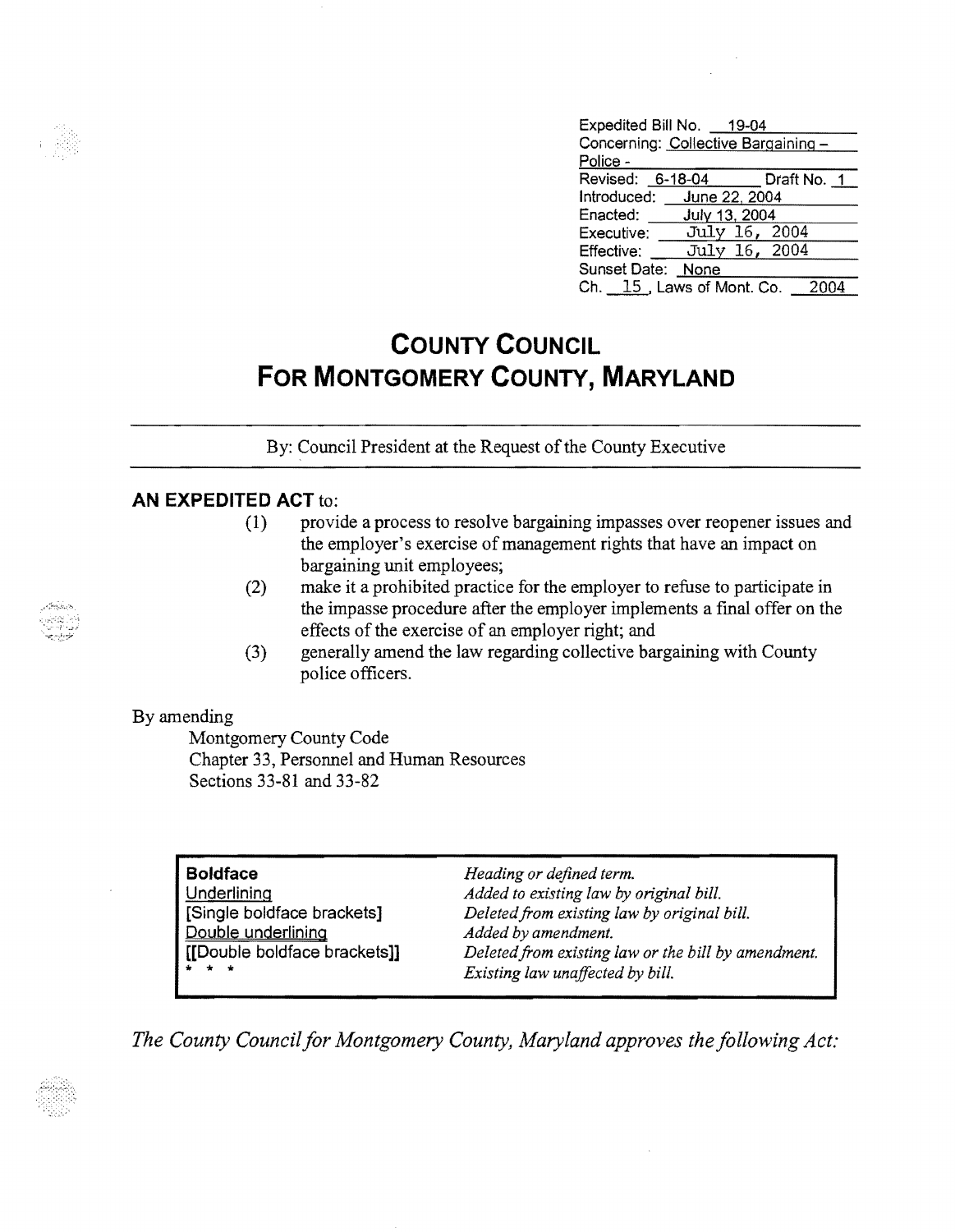$\mathcal{A}^{\pm}$ 

| 1              | Sec. 1. Sections 33-81 and 33-82 are amended as follows: |                                                                     |                                                      |                                                                            |  |  |  |
|----------------|----------------------------------------------------------|---------------------------------------------------------------------|------------------------------------------------------|----------------------------------------------------------------------------|--|--|--|
| $\overline{2}$ | 33-81. Impasse procedure.                                |                                                                     |                                                      |                                                                            |  |  |  |
| 3              |                                                          |                                                                     |                                                      | *<br>$\ast$<br>$\ast$                                                      |  |  |  |
| $\overline{4}$ | $\Omega$                                                 |                                                                     |                                                      | <u>An impasse over a reopener matter or the effects on employees of an</u> |  |  |  |
| 5              |                                                          | exercise of an employer right must be resolved under the procedures |                                                      |                                                                            |  |  |  |
| 6              |                                                          | in this subsection. Any other impasse over a matter subject to      |                                                      |                                                                            |  |  |  |
| $\overline{7}$ |                                                          |                                                                     |                                                      | collective bargaining must be resolved under the impasse procedure in      |  |  |  |
| 8              |                                                          |                                                                     |                                                      | subsections (a) and (b).                                                   |  |  |  |
| 9              |                                                          | (1)                                                                 |                                                      | Reopener matters.                                                          |  |  |  |
| 10             |                                                          |                                                                     | (A)                                                  | If the parties agree in a collective bargaining agreement                  |  |  |  |
| 11             |                                                          |                                                                     |                                                      | to bargain over an identified issue on or before a                         |  |  |  |
| 12             |                                                          |                                                                     | specified date, the parties must bargain under those |                                                                            |  |  |  |
| 13             |                                                          | terms. Each identified issue must be designated as a                |                                                      |                                                                            |  |  |  |
| 14             |                                                          |                                                                     |                                                      | <u>"reopener matter".</u>                                                  |  |  |  |
| 15             |                                                          |                                                                     | <u>(B)</u>                                           | When the parties initiate collective bargaining under                      |  |  |  |
| 16             |                                                          | subparagraph $(A)$ , the parties must choose, by agreement          |                                                      |                                                                            |  |  |  |
| 17             |                                                          | or through the processes of the American Arbitration                |                                                      |                                                                            |  |  |  |
| 18             |                                                          | <u>Association, an impasse neutral who agrees to be</u>             |                                                      |                                                                            |  |  |  |
| 19             |                                                          |                                                                     |                                                      | <u>available for impasse resolution within 30 days.</u>                    |  |  |  |
| 20             |                                                          |                                                                     | $\circ$                                              | <u>If, after bargaining in good faith, the parties are unable to</u>       |  |  |  |
| 21             |                                                          |                                                                     |                                                      | reach agreement on a reopener matter by the deadline                       |  |  |  |
| 22             |                                                          |                                                                     |                                                      | specified in the collective bargaining agreement, either                   |  |  |  |
| 23             |                                                          | <u>party may declare an impasse.</u>                                |                                                      |                                                                            |  |  |  |
| 24             |                                                          |                                                                     | (D)                                                  | If an impasse is declared under subparagraph $(C)$ , the                   |  |  |  |
| 25             |                                                          |                                                                     |                                                      | dispute must be submitted to the impasse neutral no later                  |  |  |  |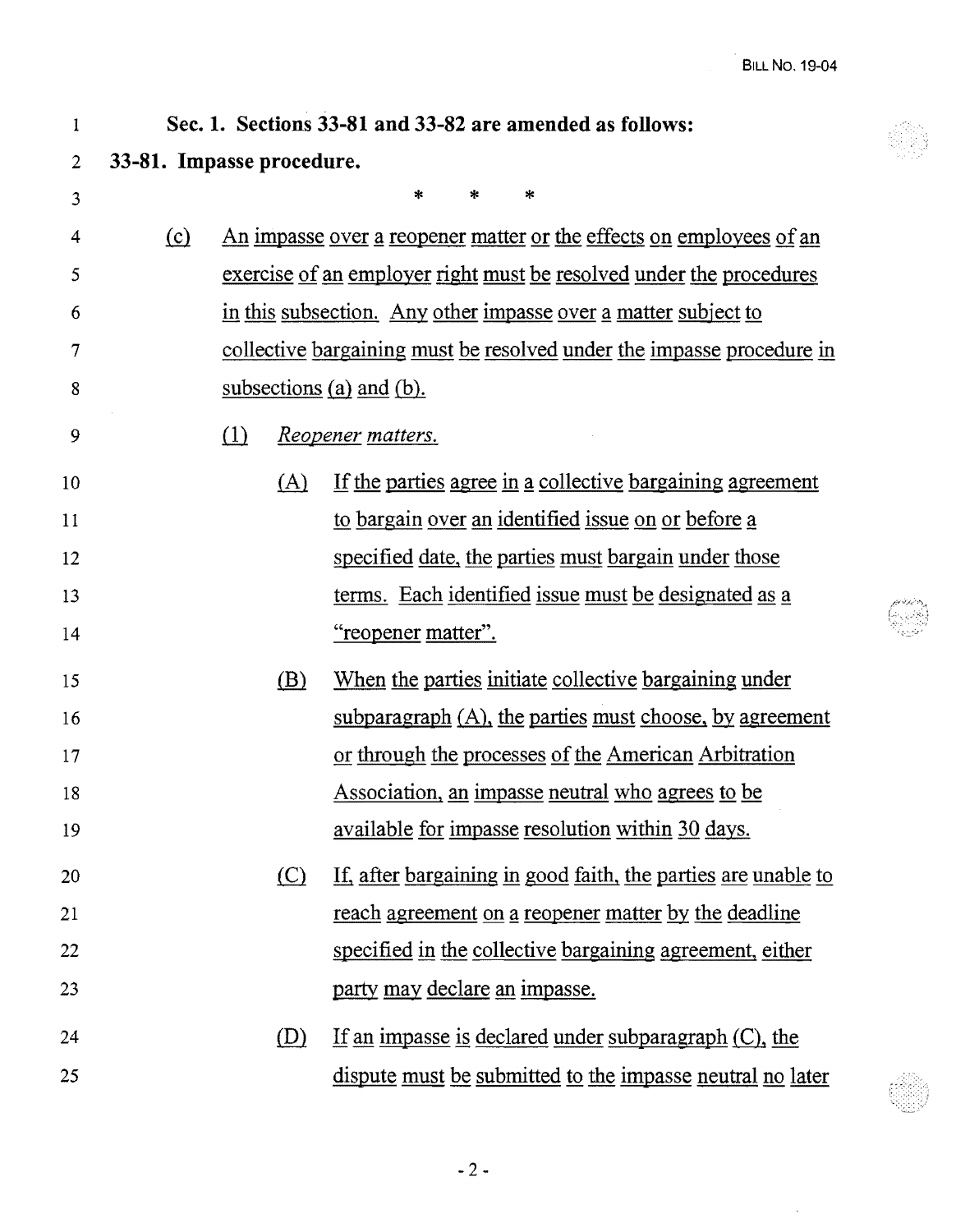BILL No. 19-04

 $\bar{\bar{z}}$ 

| 26 |     |     | than 10 days after impasse is declared.                                                                   |                                                      |  |  |  |
|----|-----|-----|-----------------------------------------------------------------------------------------------------------|------------------------------------------------------|--|--|--|
| 27 |     | (E) | <u>The impasse neutral must resolve the dispute under the</u>                                             |                                                      |  |  |  |
| 28 |     |     | impasse procedure in subsection (b), except that:                                                         |                                                      |  |  |  |
| 29 |     |     | the dates in that subsection do not apply;<br>$\Omega$                                                    |                                                      |  |  |  |
| 30 |     |     | (ii)                                                                                                      | each party must submit to the impasse neutral a      |  |  |  |
| 31 |     |     |                                                                                                           | <u>final offer on only the reopener matter; and</u>  |  |  |  |
| 32 |     |     | (iii)                                                                                                     | the impasse neutral must select the most             |  |  |  |
| 33 |     |     | <u>reasonable of the parties' final offers no later than</u>                                              |                                                      |  |  |  |
| 34 |     |     |                                                                                                           | 10 days after the impasse neutral receives the final |  |  |  |
| 35 |     |     |                                                                                                           | offers.                                              |  |  |  |
| 36 |     | (F) |                                                                                                           | This subsection applies only if the parties in their |  |  |  |
| 37 |     |     |                                                                                                           | collective bargaining agreement have designated:     |  |  |  |
| 38 |     |     | $\Omega$                                                                                                  | the specific reopener matter to be bargained;        |  |  |  |
| 39 |     |     | $\overline{\text{iii}}$                                                                                   | the date by which bargaining on the reopener         |  |  |  |
| 40 |     |     |                                                                                                           | matter must begin; and                               |  |  |  |
| 41 |     |     | the deadline by which bargaining on the reopener<br>(iii)<br>matter must be completed and after which the |                                                      |  |  |  |
| 42 |     |     |                                                                                                           |                                                      |  |  |  |
| 43 |     |     | impasse procedure must be implemented.                                                                    |                                                      |  |  |  |
| 44 | (2) |     | <u>Bargaining over the effects of the exercise of an employer right.</u>                                  |                                                      |  |  |  |
| 45 |     | (A) | If the employer notifies the employee organization that it                                                |                                                      |  |  |  |
| 46 |     |     | intends to exercise a right listed in Section 33-80(b), the                                               |                                                      |  |  |  |
| 47 |     |     | exercise of which will have an effect on members of the                                                   |                                                      |  |  |  |
| 48 |     |     | <u>bargaining unit, the parties must choose by agreement or</u>                                           |                                                      |  |  |  |
| 49 |     |     | through the processes of the American Arbitration                                                         |                                                      |  |  |  |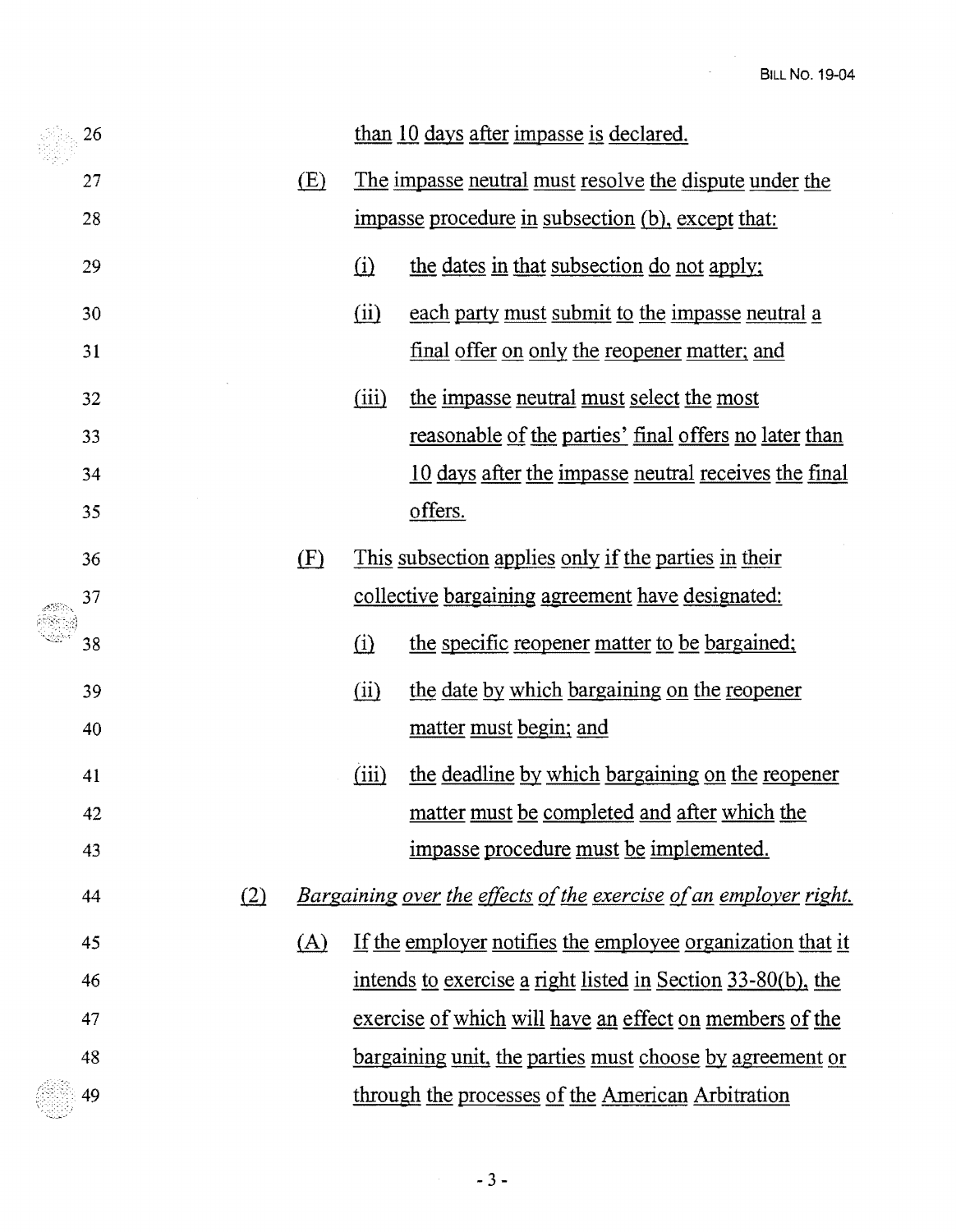Ì,

 $\bar{\lambda}$ 

| 50 |              | <u>Association an impasse neutral who agrees to be</u>          |
|----|--------------|-----------------------------------------------------------------|
| 51 |              | available for impasse resolution within 30 days.                |
| 52 | $\mathbf{B}$ | The parties must engage in good faith bargaining on the         |
| 53 |              | effects of the exercise of the employer right. If the           |
| 54 |              | parties, after good faith bargaining, are unable to agree       |
| 55 |              | on the effect on bargaining unit employees of the               |
| 56 |              | employer's exercise of its right, either party may declare      |
| 57 |              | an impasse.                                                     |
| 58 | $\circ$      | If the parties bargain to impasse over the effects on           |
| 59 |              | employees of an exercise of an employer right that has a        |
| 60 |              | demonstrated, significant effect on the safety of the           |
| 61 |              | <u>public, the employer may implement its last offer before</u> |
| 62 |              | <u>engaging in the impasse procedure. A party must not</u>      |
| 63 |              | exceed a time requirement of the impasse procedure. A           |
| 64 |              | party must not use the procedure in this paragraph for a        |
| 65 |              | <u>matter that is a mandatory subject of bargaining other</u>   |
| 66 |              | than the effects of the exercise of an employer right.          |
| 67 | <u>(D)</u>   | The parties must submit the dispute to the impasse              |
| 68 |              | neutral no later than 10 days after either party declares an    |
| 69 |              | <u>impasse under subparagraph (B).</u>                          |
| 70 | <u>(E)</u>   | The impasse neutral must resolve the dispute under the          |
| 71 |              | impasse procedures in subsection (b), except that:              |
| 72 |              | the dates in that subsection do not apply:<br>$\Omega$          |

 $\mathcal{L}_{\mathcal{A}}$ 

 $\mathcal{A}^{\mathcal{A}}$ 

 $\sim$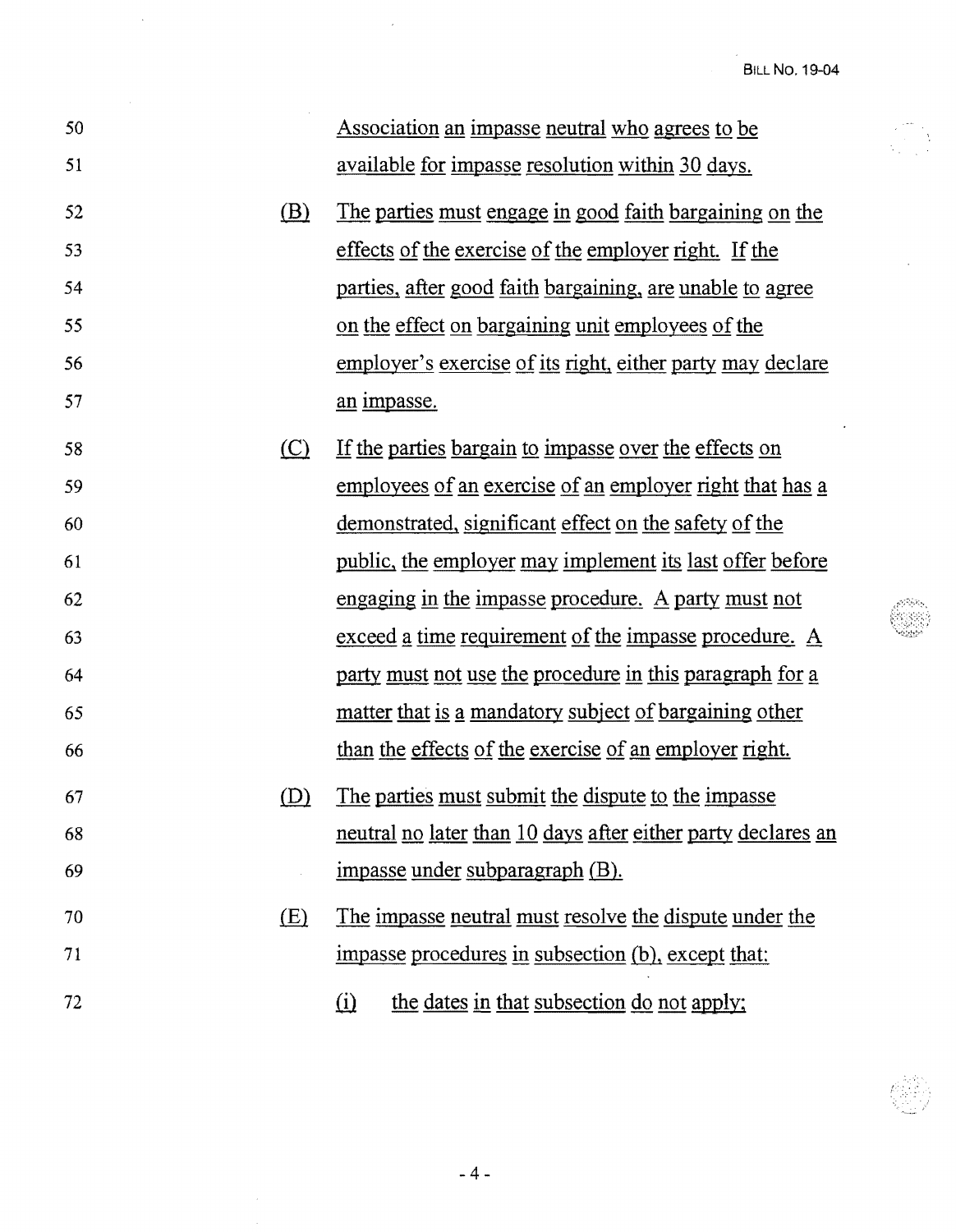| 73    |                                   |     | $\overline{(\text{ii})}$ |                                  | each party must submit to the impasse neutral a                                  |
|-------|-----------------------------------|-----|--------------------------|----------------------------------|----------------------------------------------------------------------------------|
| 74    |                                   |     |                          |                                  | <u>final offer only on the effect on employees of the</u>                        |
| 75    |                                   |     |                          |                                  | employer's exercise of its right; and                                            |
| 76    |                                   |     | (iii)                    |                                  | the impasse neutral must select the most                                         |
| 77    |                                   |     |                          |                                  | reasonable of the parties' final offers no later than                            |
| $-78$ |                                   |     |                          |                                  | 10 days after the impasse neutral receives the final                             |
| 79    |                                   |     |                          |                                  | offers and, if appropriate, must provide retroactive                             |
| 80    |                                   |     |                          | relief.                          |                                                                                  |
| 81    |                                   | (E) |                          |                                  | If the impasse neutral has not issued a decision within 20                       |
| 82    |                                   |     |                          |                                  | <u>days after the impasse neutral receives the parties' final</u>                |
| 83    |                                   |     |                          |                                  | offers, the employer may implement its final offer until                         |
| 84    |                                   |     |                          |                                  | the impasse neutral issues a final decision.                                     |
|       |                                   |     |                          |                                  |                                                                                  |
| 85    | 33-82. Prohibited practices.      |     |                          |                                  |                                                                                  |
| 86    | (a)                               |     |                          |                                  | The employer or its agents or representatives are prohibited from:               |
| 87    |                                   |     |                          |                                  | *                                                                                |
| 88    | (9)                               |     |                          |                                  | Engaging in a lockout of employees[.]:                                           |
| 89    | (10)                              |     |                          |                                  | delaying or refusing to participate in the impasse procedure in                  |
| 90    |                                   |     |                          |                                  | Section $33-81(c)(2)$ after the employer implements a final offer                |
| 91    |                                   |     |                          | under Section $33-81(c)(2)(C)$ . |                                                                                  |
| 92    |                                   |     |                          | *                                | *                                                                                |
| 93    | Sec. 2. Expedited Effective Date. |     |                          |                                  |                                                                                  |
| 94    |                                   |     |                          |                                  | The Council declares that this legislation is necessary for the immediate        |
| 95    |                                   |     |                          |                                  | protection of the public interest. This Act takes effect on the date on which it |



 $-5 -$